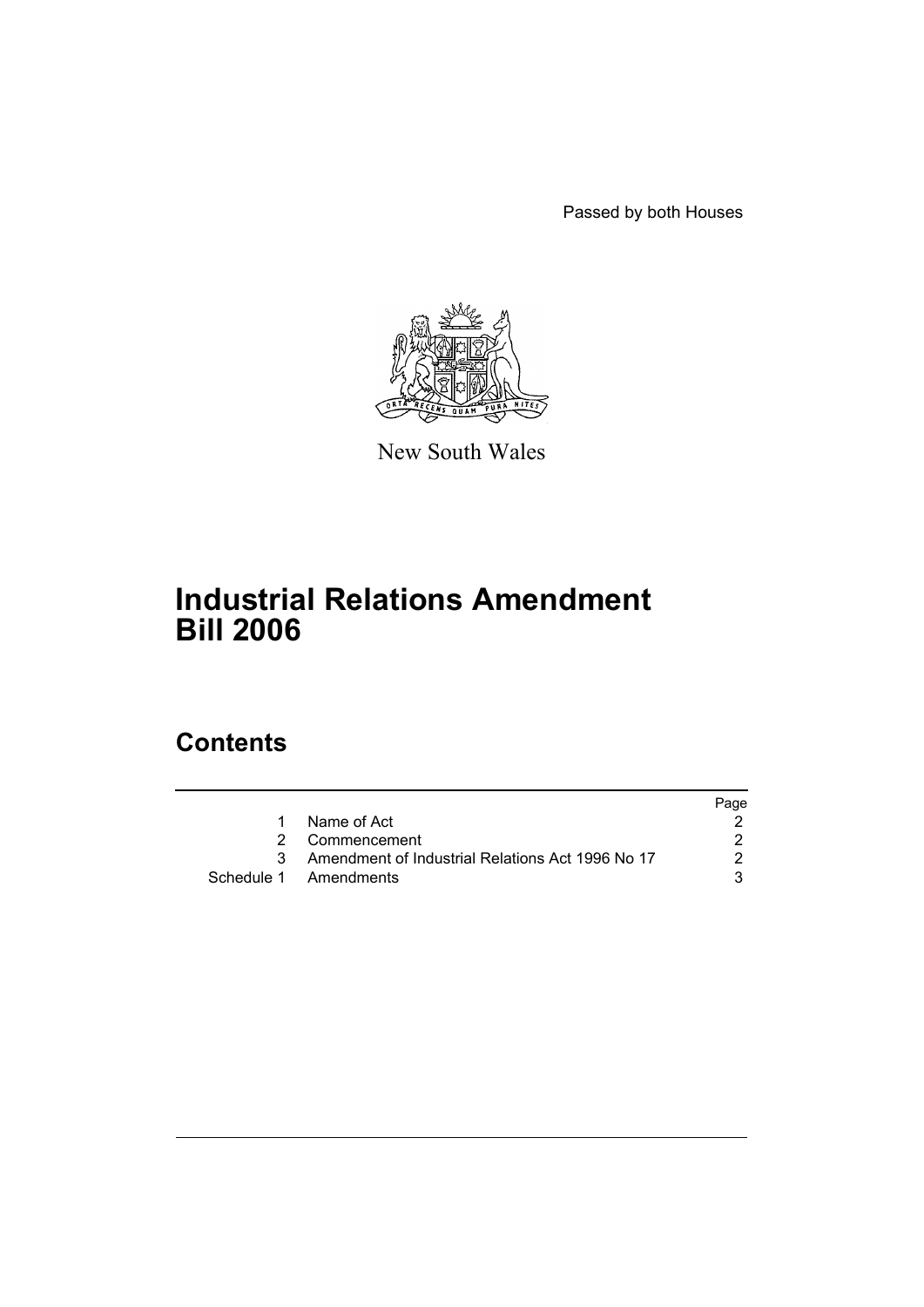*I certify that this PUBLIC BILL, which originated in the LEGISLATIVE ASSEMBLY, has finally passed the LEGISLATIVE COUNCIL and the LEGISLATIVE ASSEMBLY of NEW SOUTH WALES.*

> *Clerk of the Legislative Assembly. Legislative Assembly, Sydney, , 2006*



New South Wales

# **Industrial Relations Amendment Bill 2006**

Act No , 2006

An Act to amend the *Industrial Relations Act 1996* to make further provision with respect to the functions of the Industrial Relations Commission and certain awards made by agreement of the parties; and for other purposes.

See also *Public Sector Employment Legislation Amendment Act 2006*.

*I have examined this Bill, and find it to correspond in all respects with the Bill as finally passed by both Houses.*

*Chairman of Committees of the Legislative Assembly.*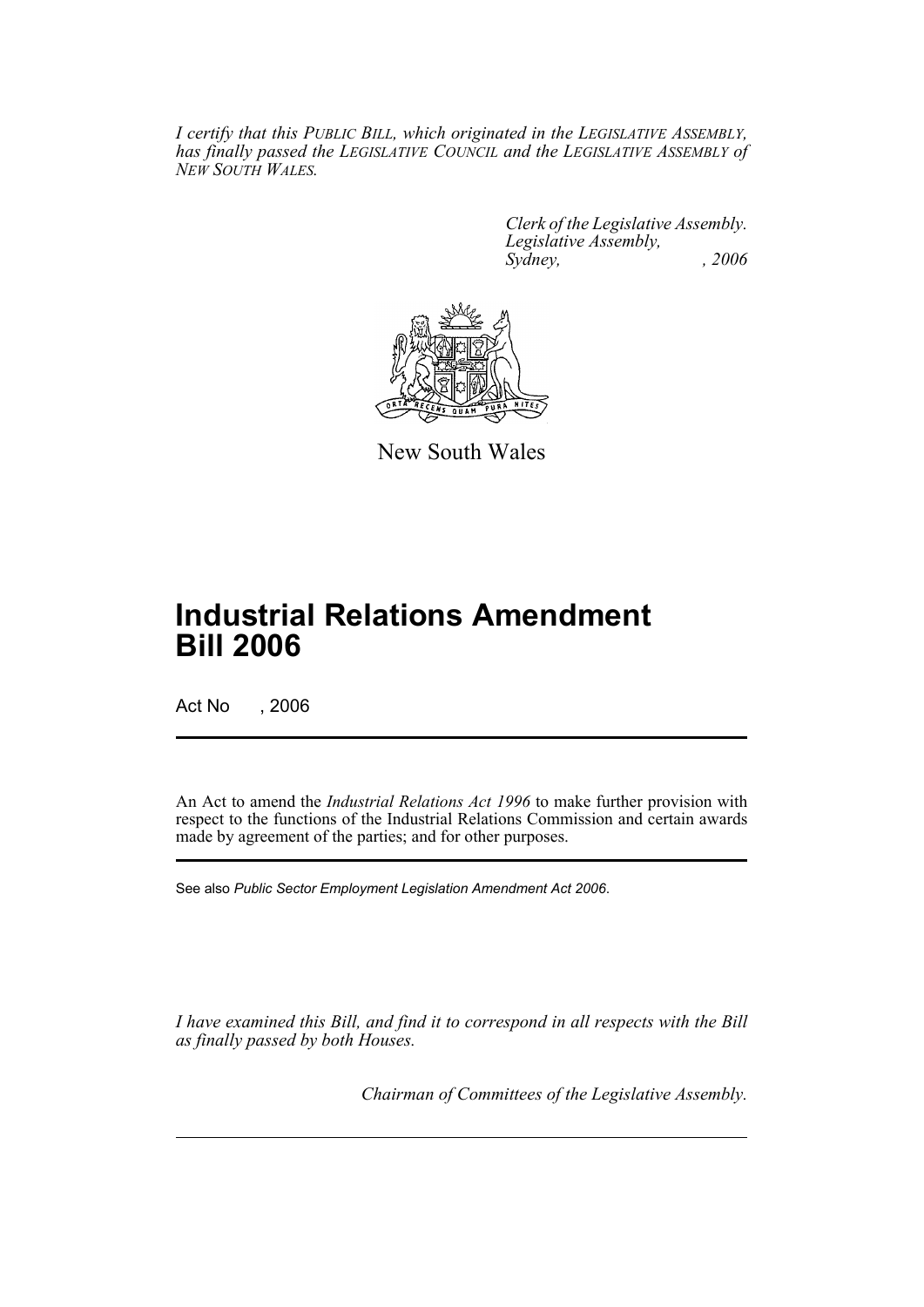## <span id="page-2-0"></span>**The Legislature of New South Wales enacts:**

## **1 Name of Act**

This Act is the *Industrial Relations Amendment Act 2006*.

## <span id="page-2-1"></span>**2 Commencement**

This Act commences on the date of assent to this Act.

## <span id="page-2-2"></span>**3 Amendment of Industrial Relations Act 1996 No 17**

The *Industrial Relations Act 1996* is amended as set out in Schedule 1.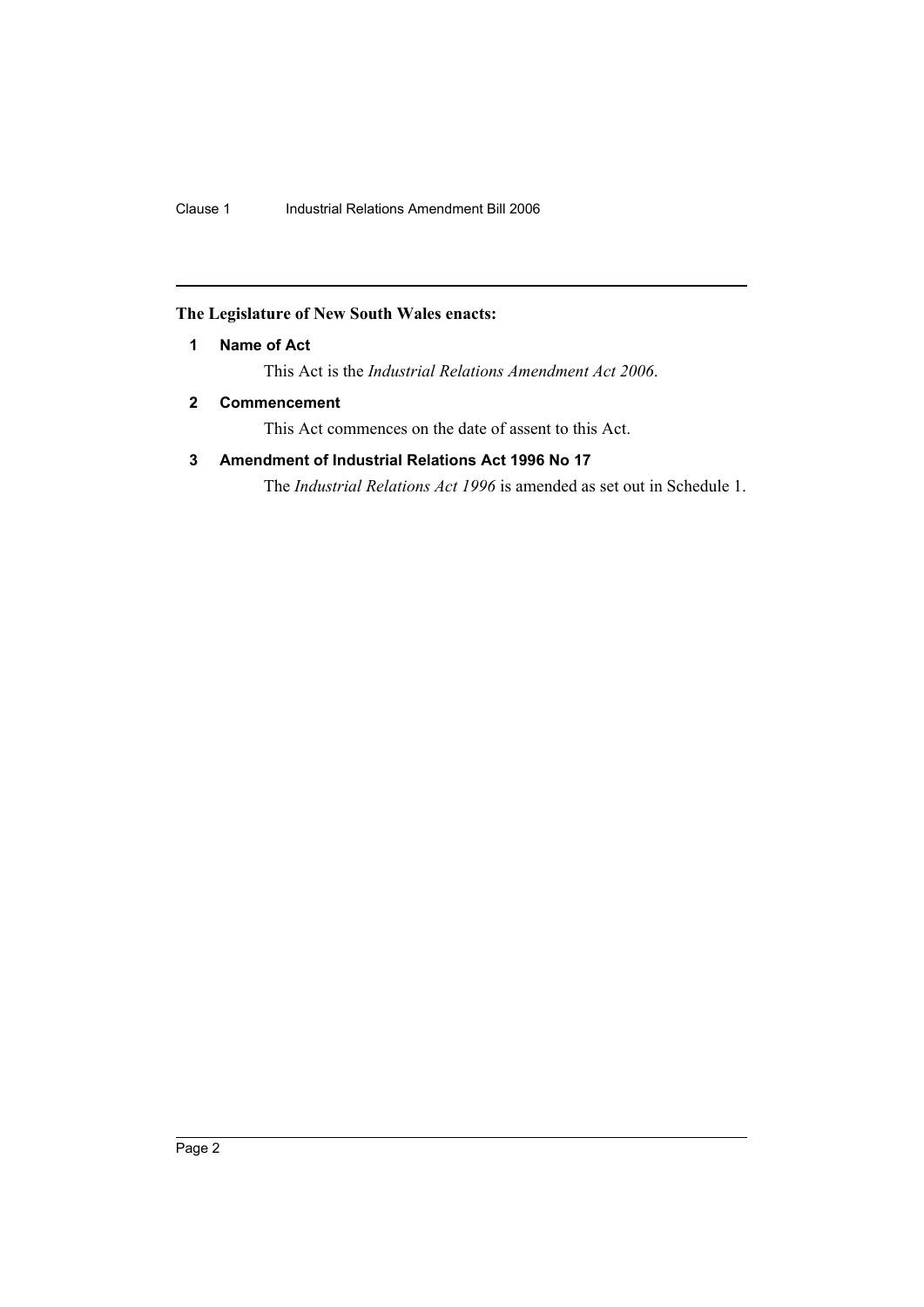Amendments **Amendments** Schedule 1

## <span id="page-3-0"></span>**Schedule 1 Amendments**

(Section 3)

**[1] Sections 127A–127G**

Omit the sections.

**[2] Chapter 2, Part 11**

Insert after Part 10 of Chapter 2:

## **Part 11 Outworkers in clothing trades**

## **Division 1 Preliminary**

#### **129A Definitions**

In this Part:

*constitutional corporation* means a corporation to which paragraph 51 (xx) of the Commonwealth Constitution applies.

*employer* means a person described in clause 1 (f) of Schedule 1 as an employer and, in relation to Division 3, does not include a person whose sole business in connection with the clothing industry is sale of clothing by retail.

**Note.** A person described in clause 1 (f) of Schedule 1 as an employer is taken to be an employer for the purposes of this Act by section 5 (3).

*modification* includes addition, exception, omission or substitution.

*outworker* in the clothing trades means a person described in clause 1 (f) of Schedule 1 as an employee.

**Note.** A person described in clause 1 (f) of Schedule 1 as an employee is taken to be an employee for the purposes of this Act by section 5 (3).

*relevant clothing trades award* means the *Clothing Trades (State) Award* made by the Commission and published in the Industrial Gazette on 19 October 2001, as amended and in force from time to time.

*remuneration* means an amount payable, within the meaning of the definition of *amount payable* in section 364 (1), in connection with work done by an outworker and includes an amount payable to the outworker under the *Annual Holidays Act 1944* or the *Long Service Leave Act 1955*.

*unpaid remuneration claim* means a claim for unpaid remuneration under section 129D.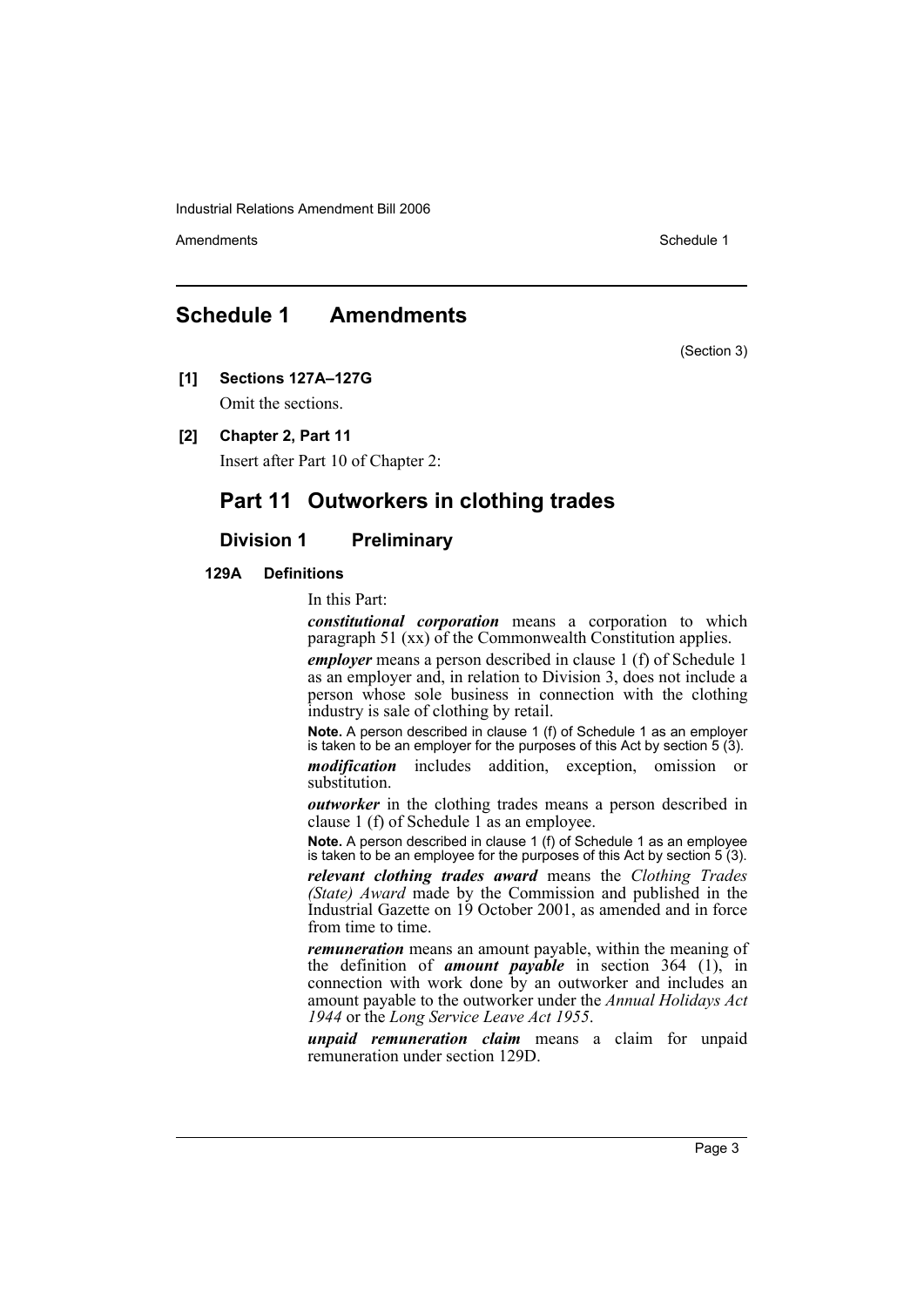Schedule 1 Amendments

## **Division 2 Conditions of employment**

#### **129B Outworkers in clothing trades employed by constitutional corporations**

- (1) On and from the commencement of this section:
	- (a) the relevant clothing trades award ceases to have effect as an award in relation to outworkers in clothing trades and employers (but only to the extent that such outworkers are employed by constitutional corporations), and
	- (b) the conditions of employment set out in that award (as in force from time to time) in relation to outworkers in clothing trades and employers are, by force of this section, the conditions of employment applicable to outworkers employed by constitutional corporations and employers.

**Note.** The expression *conditions of employment* is defined in the Dictionary to include any provisions about an industrial matter.

- (2) To avoid doubt, subsection (1) (b) extends to conditions relating to the giving out of work by employers.
- (3) Nothing in this section affects the continued operation of the relevant clothing trades award in its application to employees not employed by constitutional corporations and their employers.

#### **129C Application of certain enforcement provisions**

A reference in Part 1 (Breach of industrial instruments) or Part 2 (Recovery of remuneration and other amounts) of Chapter 7 to:

- (a) an industrial instrument includes a reference to provisions of the relevant clothing trades award applying under section 129B, and
- (b) an amount payable under an industrial instrument includes a reference to an amount payable to an outworker under any such provision.

## **Division 3 Remuneration**

#### **129D Claims by outworkers in clothing trades for unpaid remuneration**

#### (1) **When may an outworker make an unpaid remuneration claim under this section?**

An outworker in the clothing trades may make a claim under this section for any unpaid remuneration against the person the outworker believes is his or her employer (the *apparent employer*) if the employer has not paid the outworker all or any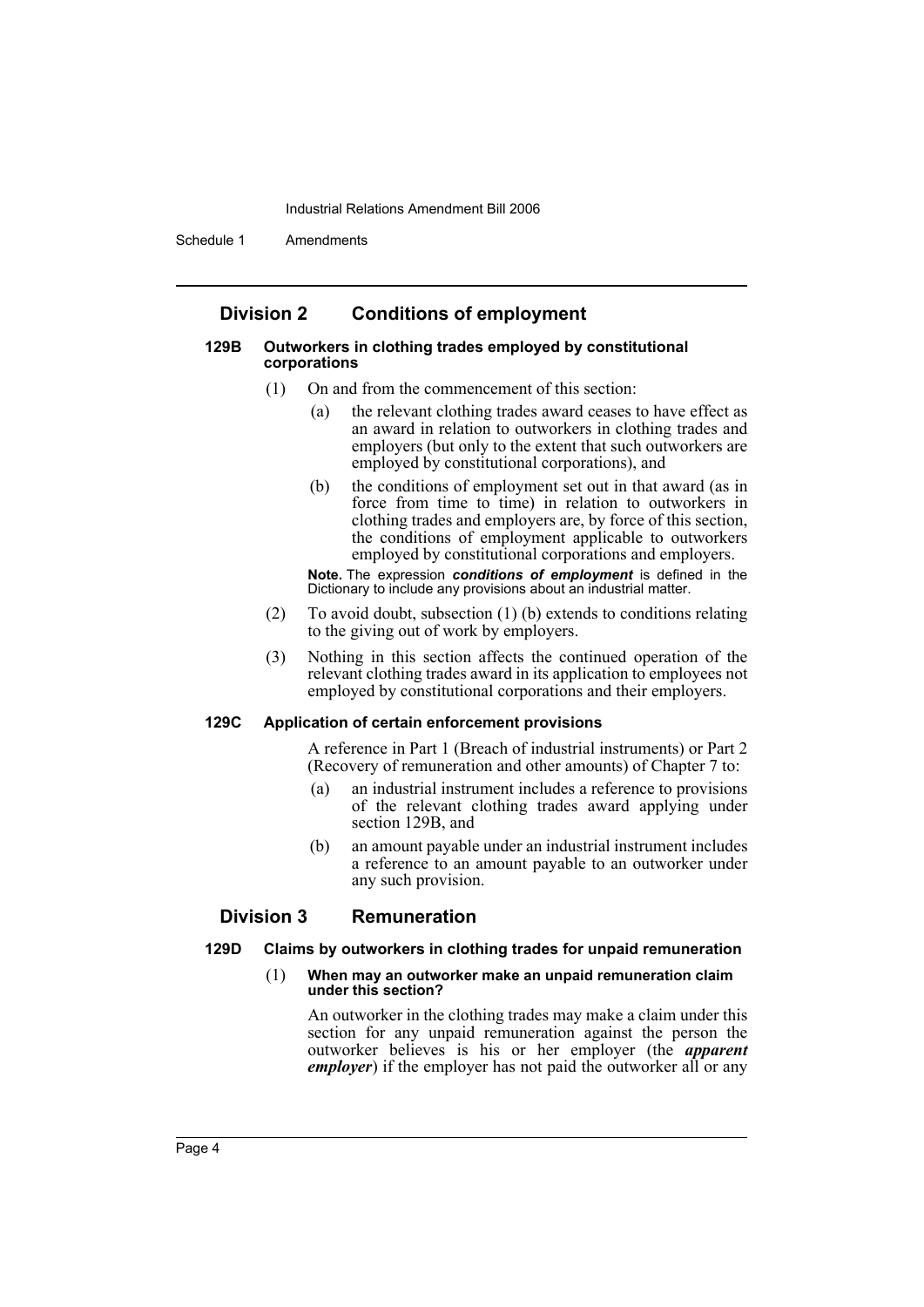Amendments **Amendments** Schedule 1

of the remuneration for work done by the outworker for the employer (the *unpaid remuneration*).

(2) The claim must be made within 6 months after the work is completed.

#### (3) **How is an unpaid remuneration claim made?**

The claim is to be made by serving a written notice on the apparent employer that:

- (a) claims payment of the unpaid remuneration, and
- (b) sets out the following particulars:
	- (i) the name of the outworker,
		- (ii) the address at which the outworker may be contacted,
	- (iii) a description of the work done,
	- (iv) the date on which the work was done,
	- (v) the amount of unpaid remuneration claimed in respect of the work.
- (4) The particulars set out in the unpaid remuneration claim must be verified by statutory declaration.
- (5) This section applies only in respect of remuneration for work carried out after the commencement of the section.
- (6) Clause 3 of Schedule 1 does not apply to an employer served with an unpaid remuneration claim under this section.

#### **129E Liability of apparent employer for unpaid remuneration for which an unpaid remuneration claim has been made**

- (1) Except as provided by subsection (4), an apparent employer served with an unpaid remuneration claim under section 129D is liable (subject to any proceedings as referred to in section 129G) for the amount of unpaid remuneration claimed.
- (2) An apparent employer may, within 14 days after being served with an unpaid remuneration claim, refer the claim in accordance with this section to another person the apparent employer knows or has reasonable grounds to believe is the person for whom the work was done (the *actual employer*).
- (3) An apparent employer refers an unpaid remuneration claim in accordance with this section by:
	- (a) advising the outworker concerned in writing of the name and address of the actual employer, and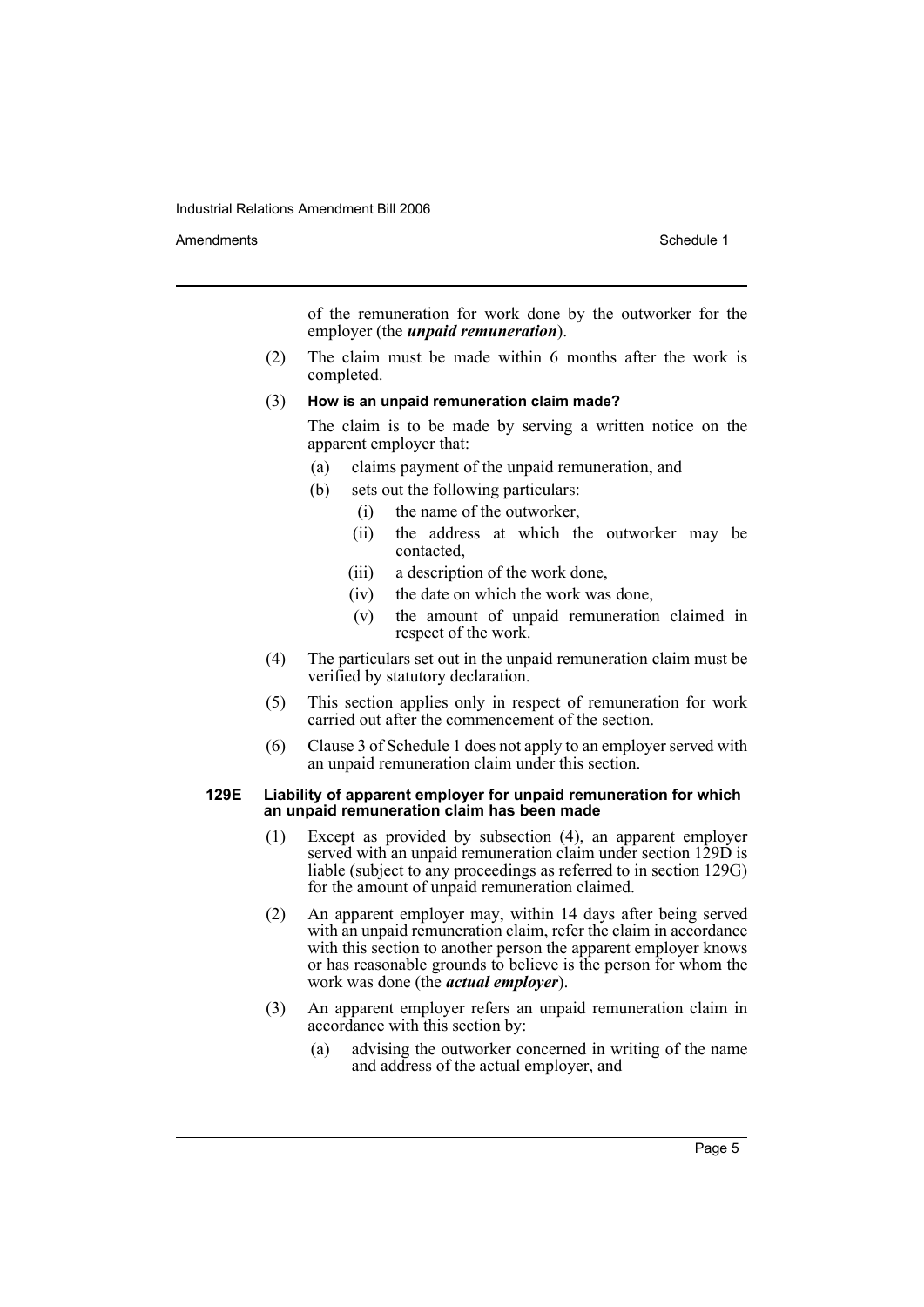Schedule 1 Amendments

- (b) serving a copy of the claim (a *referred claim*) on the actual employer.
- (4) The apparent employer is not liable for the whole or any part of an amount of unpaid remuneration claimed for which the actual employer served with a referred claim accepts liability in accordance with section 129F.

#### **129F Liability of actual employer for unpaid remuneration for which an unpaid remuneration claim has been made**

- (1) An actual employer served with a referred claim under section 129E may, within 14 days after the service, accept liability for the whole or any part of the amount of unpaid remuneration claimed by paying it to the outworker concerned.
- (2) An actual employer who accepts liability must serve notice in writing on the apparent employer of that acceptance and of the amount paid.
- (3) The apparent employer may, after the apparent employer has paid to the outworker concerned any part of the amount of unpaid remuneration claimed for which the actual employer served with the referred claim has not accepted liability, deduct or set-off the amount the apparent employer has paid to the outworker from any amount that the apparent employer owes to the actual employer (whether or not in respect of work the subject of the referred claim).

#### **129G Recovery of amount of unpaid remuneration**

- (1) Part 2 of Chapter 7 (Recovery of remuneration and other amounts) applies to recovery of an amount payable to an outworker in the clothing trades from an apparent employer who fails to make a payment in respect of an amount of unpaid remuneration for which the employer is liable under section 129E. For the purposes of this section, a reference in Part 2 of Chapter 7 to an industrial instrument is to be construed as a reference to the provisions of this section.
- (2) In proceedings referred to in subsection (1), an order for the apparent employer to pay the amount concerned must be made unless the apparent employer proves that the work was not done or that the amount claimed for the work in the unpaid remuneration claim is not the correct amount in respect of the work.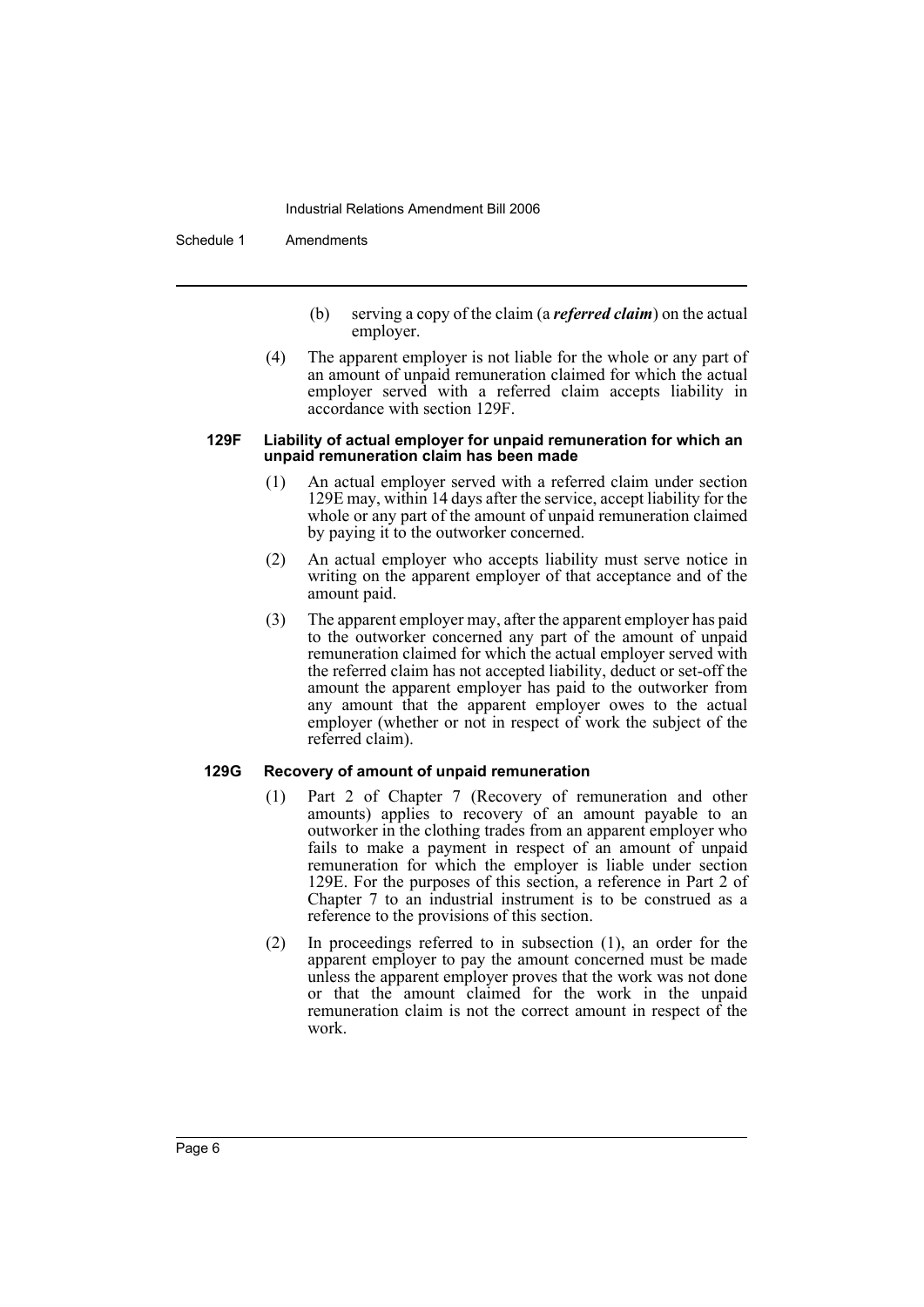Amendments **Schedule 1** and the set of the set of the set of the set of the set of the set of the set of the set of the set of the set of the set of the set of the set of the set of the set of the set of the set of the set

#### **129H Offences relating to unpaid remuneration claims and referred claims**

A person must not:

- (a) by intimidation or by any other act or omission, intentionally hinder, prevent or discourage a person from making an unpaid remuneration claim, or
- (b) make any statement that the person knows is false or misleading in a material particular in any notice given for the purposes of section 129E or 129F, or
- (c) serve a referred claim on a person under section 129E that the person does not know, or have reasonable grounds to believe, is an actual employer.

Maximum penalty: 100 penalty units.

## **Division 4 Miscellaneous**

#### **129I Effect of this Part**

(1) This Part does not (except as provided by section 129D (6)), limit or exclude any other rights of recovery of remuneration of an outworker in the clothing trades, or any liability of any person with respect to the remuneration of such an outworker, whether or not arising under this Act or any other law or an industrial instrument.

**Note.** An outworker may, for example, seek an order from an industrial court under section 365 instead of making an unpaid remuneration claim under section 129D.

- (2) Nothing in section 129F (3) limits or excludes any right of recovery arising under any other law with respect to any amount of money owed by the apparent employer to the actual employer.
- (3) Nothing in this Part limits the rights of entry and inspection of officers of industrial organisations for the purpose of investigating any breach of a provision of this Part or a condition of employment conferred by or under this Part.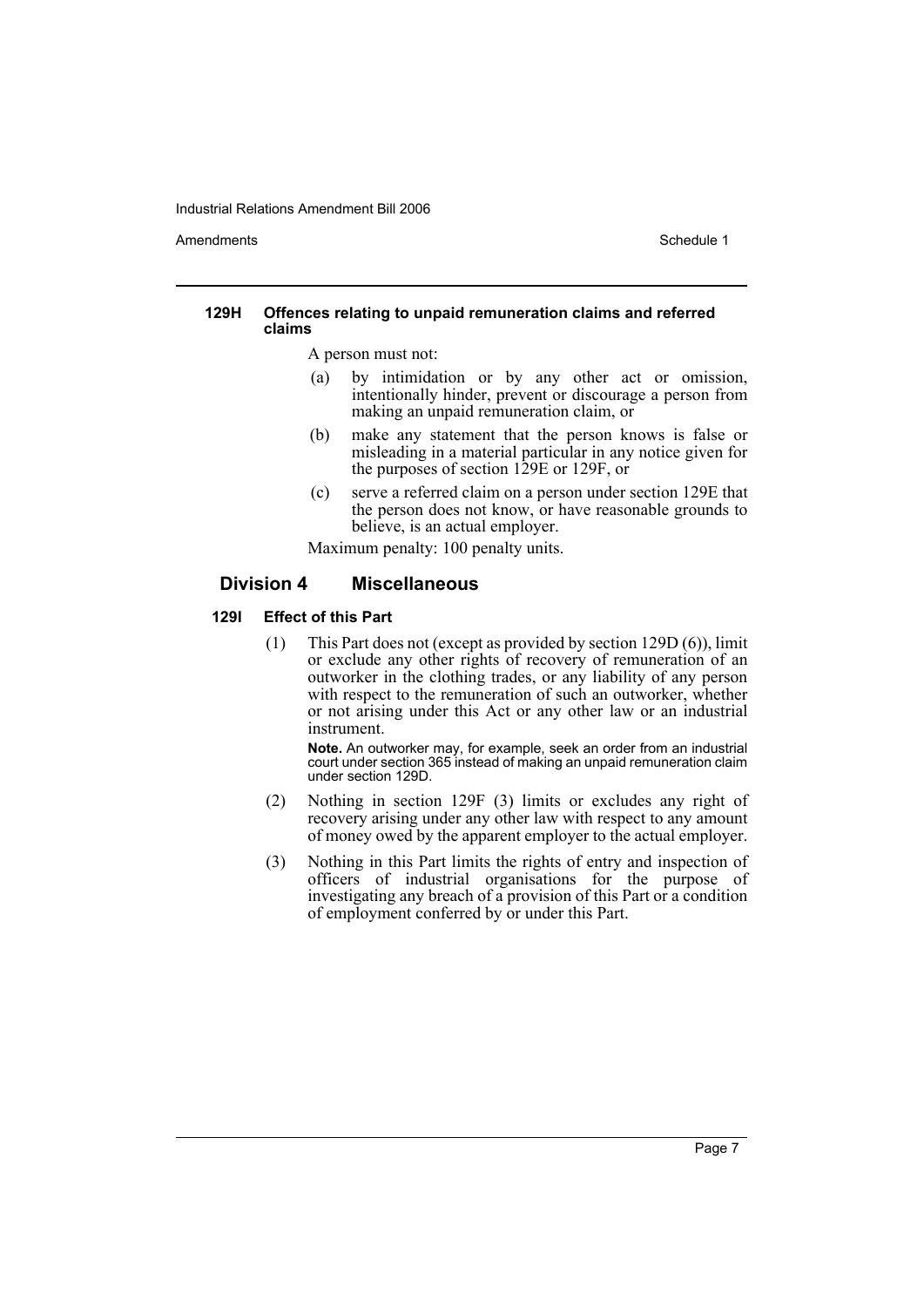Schedule 1 Amendments

#### **129J Relationship of this Part to Industrial Relations (Ethical Clothing Trades) Act 2001**

In the event of an inconsistency between the provisions of the mandatory code within the meaning of the *Industrial Relations (Ethical Clothing Trades) Act 2001* and the provisions of this Part (or a condition of employment having effect under this Part), the provisions of this Part and those conditions of employment prevail to the extent of the inconsistency.

#### **[3] Section 146A**

Insert after section 146:

#### **146A Commission may exercise certain functions conferred on it by agreement**

- (1) This section applies to any of the following kinds of dispute if the parties to the dispute have agreed in writing (the *referral agreement*) that the dispute (or disputes of a class to which the dispute belongs) be resolved by the Commission:
	- (a) a dispute about any conditions of employment or industrial matter between an industrial organisation of employees and one or more employers (or industrial organisations of employers),
	- (b) a dispute of the kind referred to in section 332 (2) or (3) or a dispute about a claim for compensation of the kind referred to in section 346 between:
		- (i) an industrial organisation of employees and one or more employers (or industrial organisations of employers), or
		- (ii) an association of contract carriers and one or more principal contractors (or associations of employing contractors), or
		- (iii) an association of contract drivers and one or more bailors (or associations of employing contractors).
- (2) A party to a dispute to which this section applies may apply to the Commission for the exercise by the Commission of such functions with respect to the resolution of the dispute as may be specified in the referral agreement.
- (3) On any such application, the Commission has and may exercise such functions with respect to the resolution of the dispute as may be specified in the referral agreement.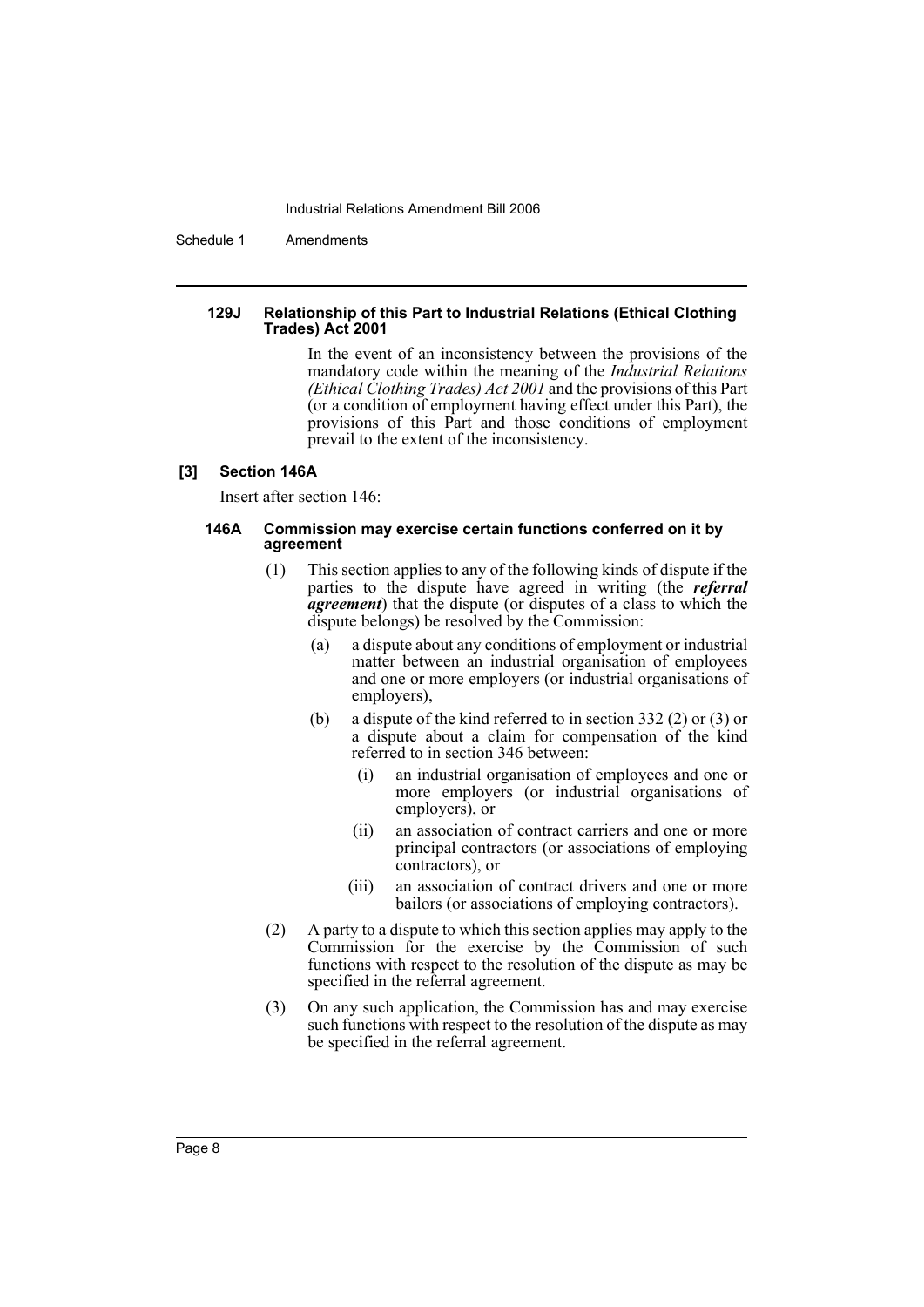Amendments **Amendments** Schedule 1

- (4) Without limiting subsections (2) and (3), the functions of the Commission with respect to the resolution of a dispute to which this section applies that may be specified in a referral agreement include the following:
	- (a) the conciliation of the dispute,
	- (b) the arbitration of the dispute,
	- (c) the granting of a remedy or other relief of the kind provided by Part 6, 7 or 9 of Chapter 2,
	- (d) the granting of a remedy or other relief of the kind provided by Part 7 of Chapter 6,
	- (e) the determination of any other issue or question arising in the dispute.
- (5) The regulations may make provision for or with respect to the application of the provisions of this Act (with such modifications, if any, as may be prescribed by the regulations) to the exercise of functions conferred on the Commission by referral agreements.
- (6) Subject to any regulations made for the purposes of subsection (5), the Commission is to be constituted by:
	- (a) except as provided by paragraph (b)—a single member of the Commission, or
	- (b) if the function to be exercised is a function of the kind referred to in section 153 (1)—the Commission in Court Session.
- (7) Subject to this Act and any regulations made for the purposes of subsection  $(5)$  (and without limiting the generality of section 185), rules of the Commission may be made for or with respect to the practice and procedure of the Commission in the exercise of functions conferred on it by referral agreements.
- (8) Nothing in this section makes any order, determination or other decision of the Commission in respect of a dispute binding on the parties to the dispute unless the referral agreement operates (apart from this section) to make any such order, determination or decision binding on the parties.
- (9) Despite the provisions of Part 7 (Appeals and references to Commission) of Chapter 4, a party to a dispute in respect of which the Commission has made a decision in exercise of a function conferred by a referral agreement may not appeal against the decision under that Part unless the agreement provides that the party may appeal such a decision.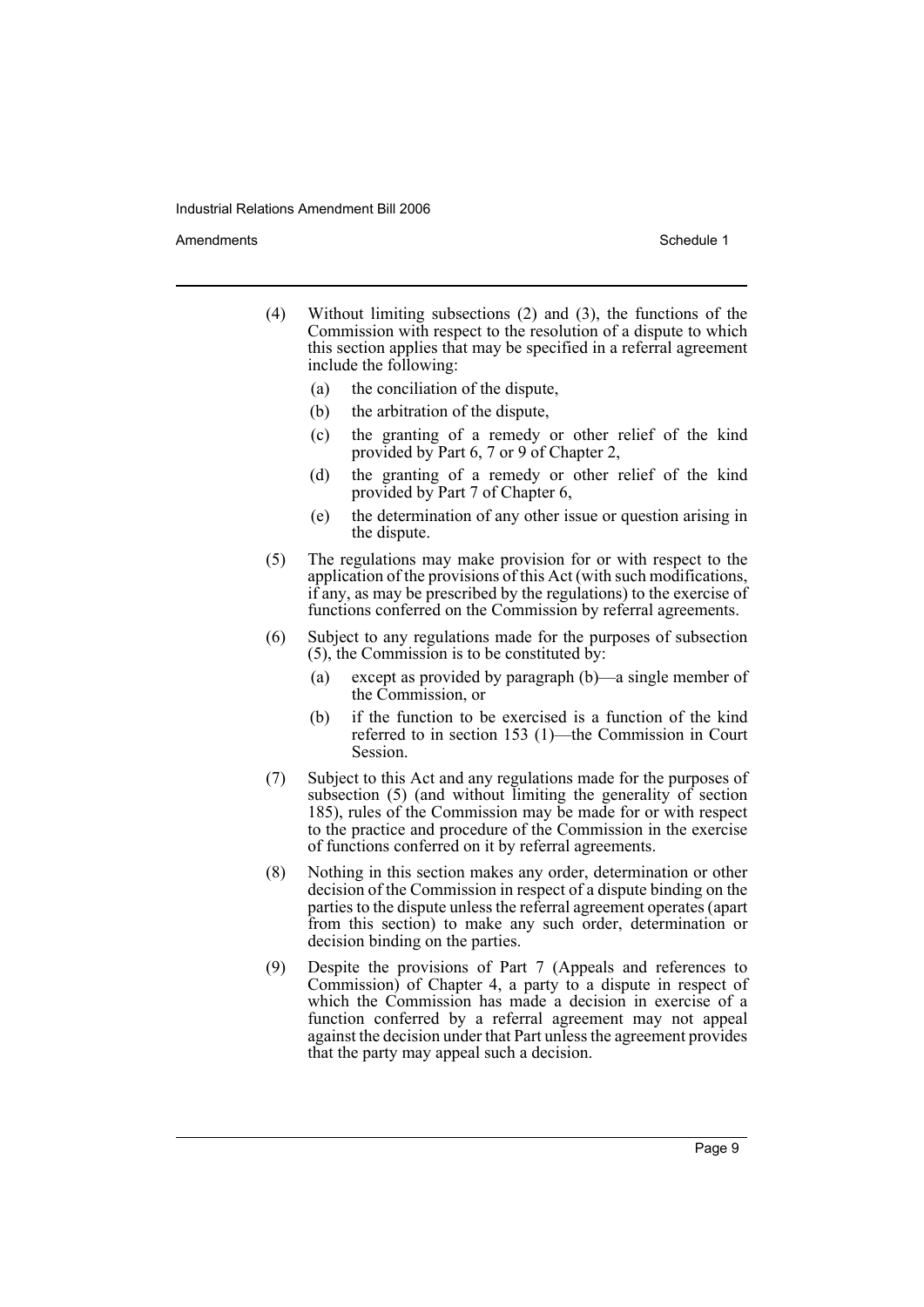Schedule 1 Amendments

- (10) The functions conferred on the Commission by or under this section are in addition to, and do not derogate from, any other function of the Commission.
- (11) In this section:

*association of contract carriers*, *association of contract drivers*, *association of employing contractors*, *bailor* and *principal contractor* have the same meanings as they have for the purposes of Chapter 6.

*modification* includes addition, exception, omission or substitution.

## **[4] Section 156 Full Bench of Commission**

Omit "and at least one Commissioner" from section 156 (2).

## **[5] Section 159 Arrangement of business**

Insert after section 159 (1):

(1A) Without limiting subsection (1), a direction given under that subsection may be limited to particular proceedings (or particular classes of proceedings) specified in the direction.

## **[6] Schedule 4 Savings, transitional and other provisions**

Insert at the end of clause 2 (1): *Industrial Relations Amendment Act 2006*

## **[7] Schedule 4, Part 8A**

Insert after Part 8:

## **Part 8A Provisions consequent on enactment of Industrial Relations Amendment Act 2006**

## **44A Definitions**

In this Part:

*amending Act* means the *Industrial Relations Amendment Act 2006*.

*constitutional corporation* means a corporation to which paragraph 51 (xx) of the Commonwealth Constitution applies.

*relevant time* means the beginning of the day that occurs immediately before the day on which Part 2 of Schedule 4 to the *Workplace Relations Amendment (Work Choices) Act 2005* of the Commonwealth commences.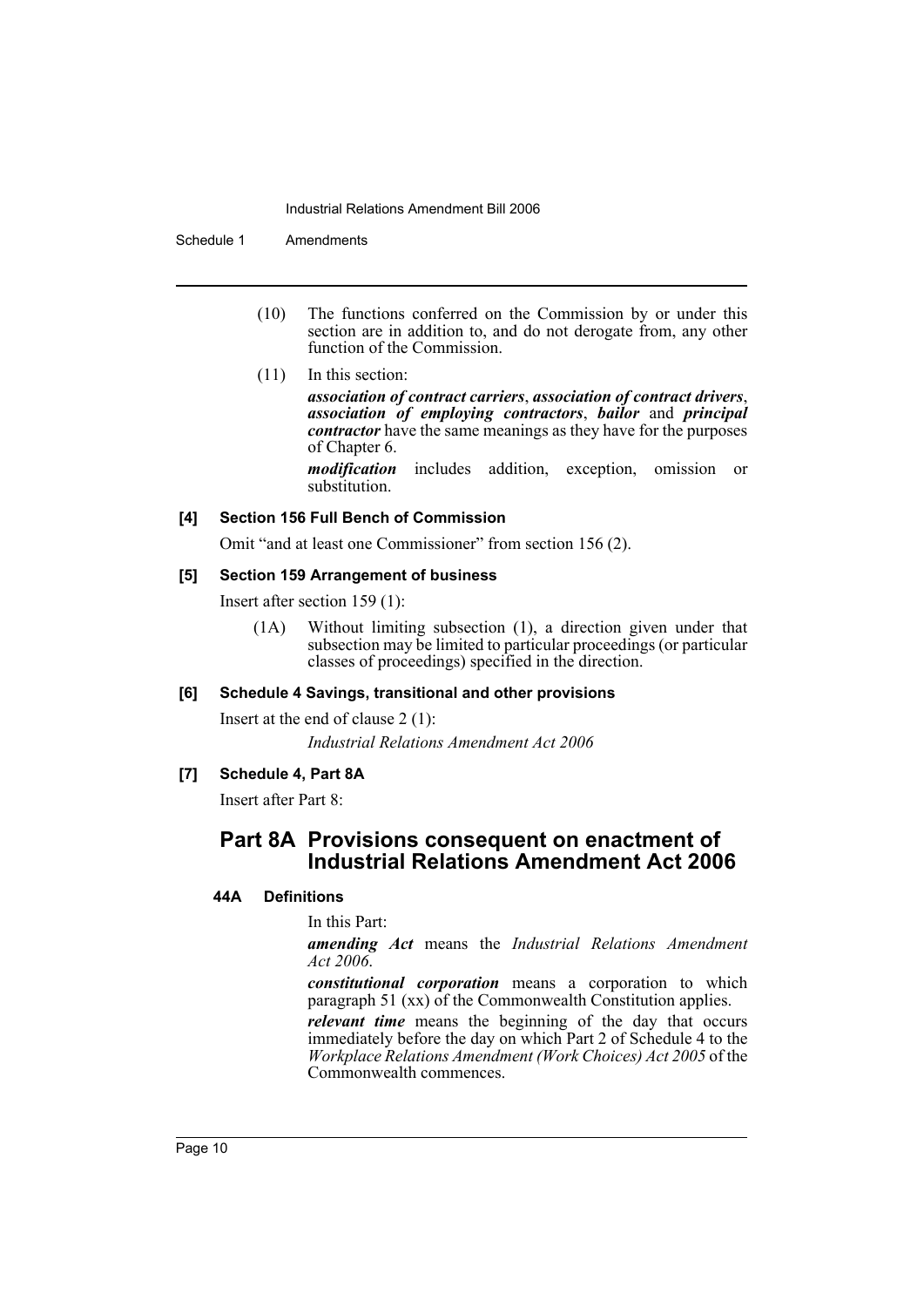Amendments **Amendments** Schedule 1

#### **44B Application of section 146A**

Section 146A, as inserted by Schedule 1 [3] to the amending Act, extends to agreements of the kind referred to in section  $146A(1)$ entered into before the commencement of that section.

#### **44C Certain agreed awards to have effect as enterprise agreements**

- (1) This clause applies to an award that was in force immediately before the relevant time:
	- (a) that applies to a group of employees that is constituted wholly or partly by employees of any constitutional corporation and in respect of which an enterprise agreement could have been made (as referred to in section 30), and
	- (b) the parties to which are limited to the kinds of persons or bodies that could have been parties to an enterprise agreement (as referred to in section 31) in respect of those employees, and
	- (c) that binds only the parties to the award and the employees for whom the award was made, and
	- (d) that was made by the Commission so as to give effect to an agreement of the parties to the award.
- (2) Without limiting subclause (1) (d), an award was made so as to give effect to an agreement of the parties if:
	- (a) the award was made with the consent of the parties, or
	- (b) the award substantially gives effect to conditions of employment agreed to, or jointly proposed to the Commission, by the parties.
- (3) On and from the relevant time:
	- (a) an award to which this clause applies ceases to have effect as an award, but only to the extent to which it applies to employees of a constitutional corporation (the *relevant award*), and
	- (b) an enterprise agreement (with the features referred to in subclause (4)  $\tilde{a}$ )–(d)) has effect instead of the relevant award in respect of those employees even though the formalities under Part 2 of Chapter 2 for the making of an enterprise agreement may not have been complied with.
- (4) Part 2 of Chapter 2 applies to any enterprise agreement given effect to by subclause  $(\overline{3})$  (b) in the same way as that Part applies to any other enterprise agreement, subject to the following: